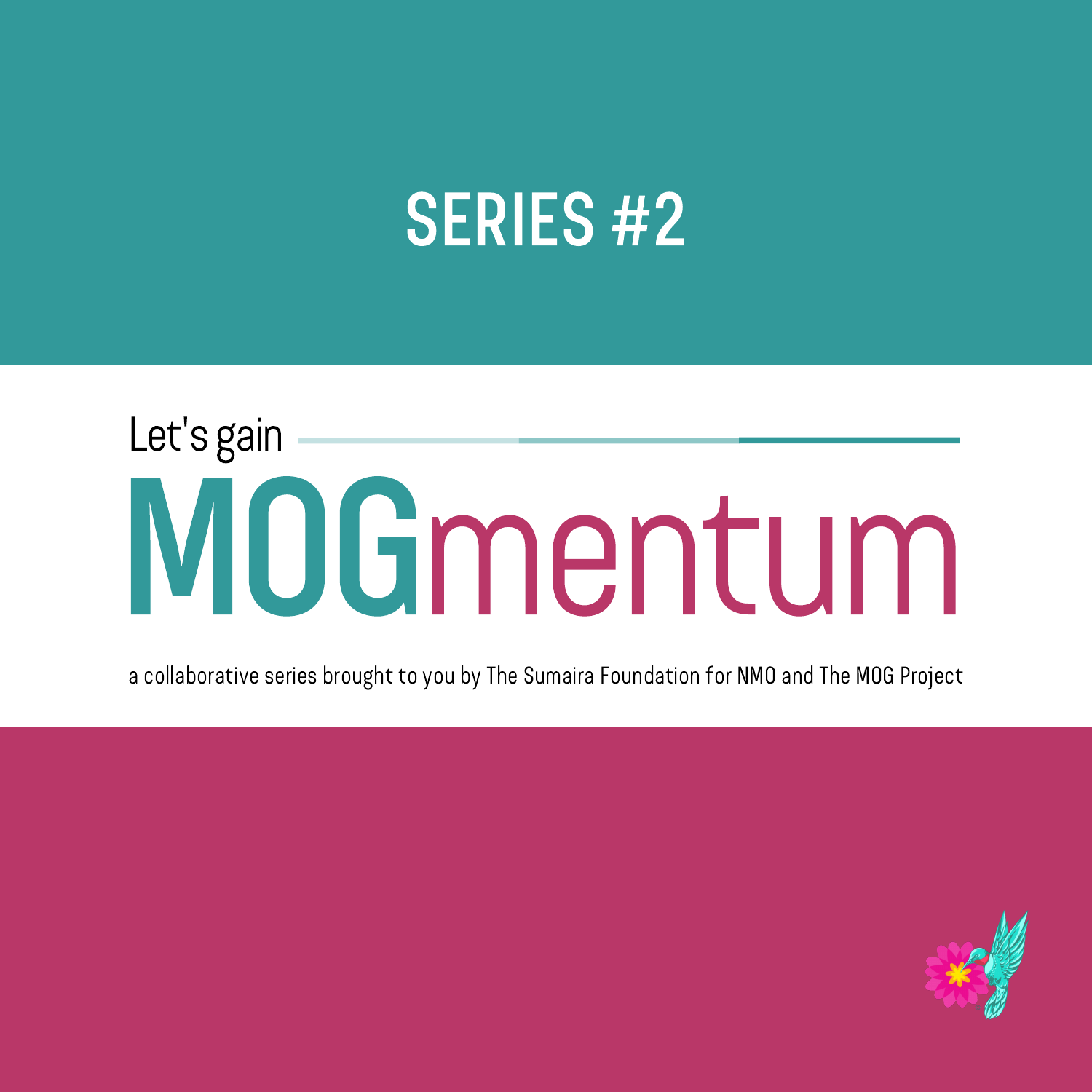## The MOG Antibody: The Clue That Changes Everything

- MOG Antibody Disease (MOG-AD) is diagnosed through a blood test and for that reason, the MOG antibody is considered a biomarker for the disease
- Many other neuroimmune diseases such as Multiple Sclerosis (MS) are diagnosed through observations of symptoms and the effects on the body, or diagnosis through symptomatology
- With the discovery of the MOG antibody, researchers are finding that many people who were thought to have one of these neuroimmune diseases, actually have MOG-AD after finding the antibody in their blood
- The development of the MOG antibody test has opened up a new frontier for exploring the complex inter-relationship between MOG-AD and neurological syndromes

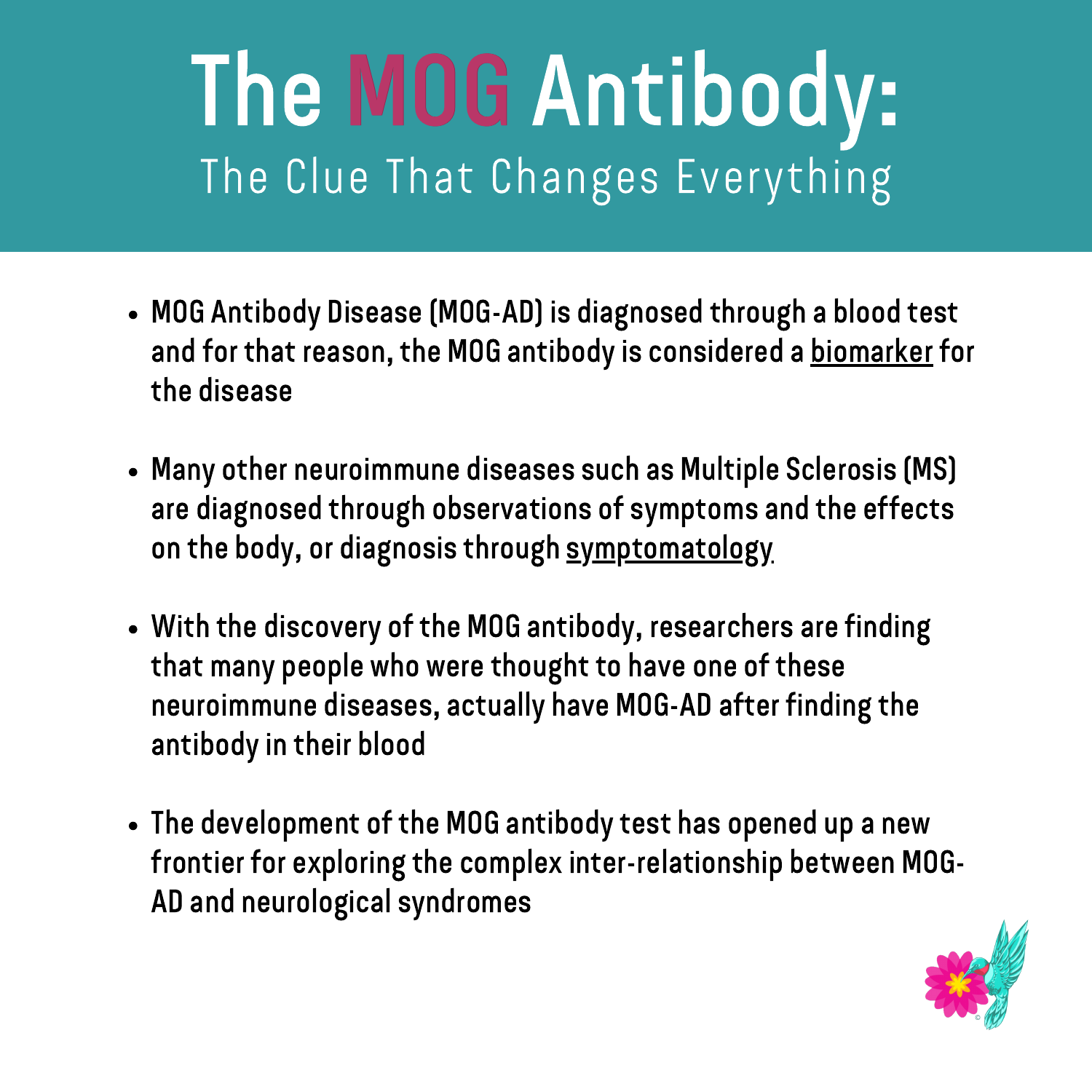# CHARACTERIZING MOG-AD

MOG-AD can be monophasic or multiphasic

Monophasic refers to a single demyelinating event with no additional occurrences while having tested positive for the MOG antibody A majority of monophasic patients test negative after a period of time

Multiphasic refers to multiple occurrences of demyelinating events while initially tested positive for the MOG antibody

> Future MOG antibody tests may fluctuate in positivity

The MOG antibody is present in the blood during observations of many central nervous system autoimmune events and therefore can be implicated in a variety of neuroimmune conditions

A MOG Antibody Disease Diagnostic Relationship Map best describes the relationships between all disorders in which the MOG antibody is implicated

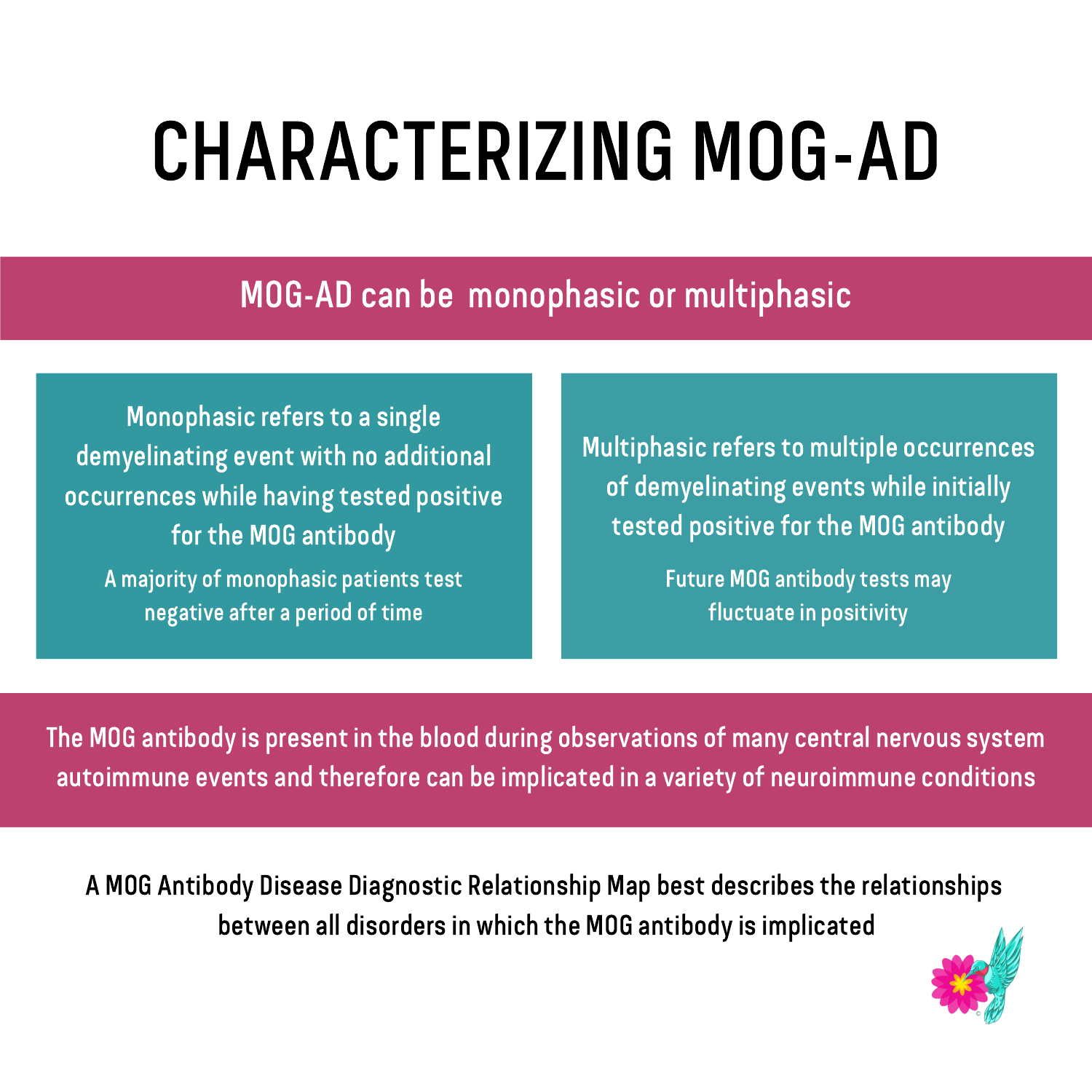

ADEM | Acute disseminated encephalomyelitis

ADEM ON | Single event ADEM followed by recurrent ON

CIS | Clinically isolated system of focal or polyfocal demyelinating lesions without encephalopathy

CRION | Chronic recurrent inflammatory optic neuropathy

MDEM | Multiphasic acute disseminated encephalomyelitis

MOG-EM | MOG encephalomyelitis including meningo-encephalitis and brainstem encephalitis all with or without optic neuritis

MOG+ | Positive for myelin oligodendrocyte glycoprotein antibodies

Monophasic | Single demyelinating event with no additional occurrences while testing MOG+

Multiphasic | Multiple occurrences of demyelinating events while initially testing MOG+ MS Like Pattern II | Multiple sclerosis-like symptoms (Pattern II is a rare subtype of MS) NMOSD | Neuromyelitis optica spectrum disorder

ON | Optic neuritis

RON | Recurrent optic neuritis

TM | Transverse myelitis



JAN 2020 Dr. Tanuja Chitnis Peter C. Fontanez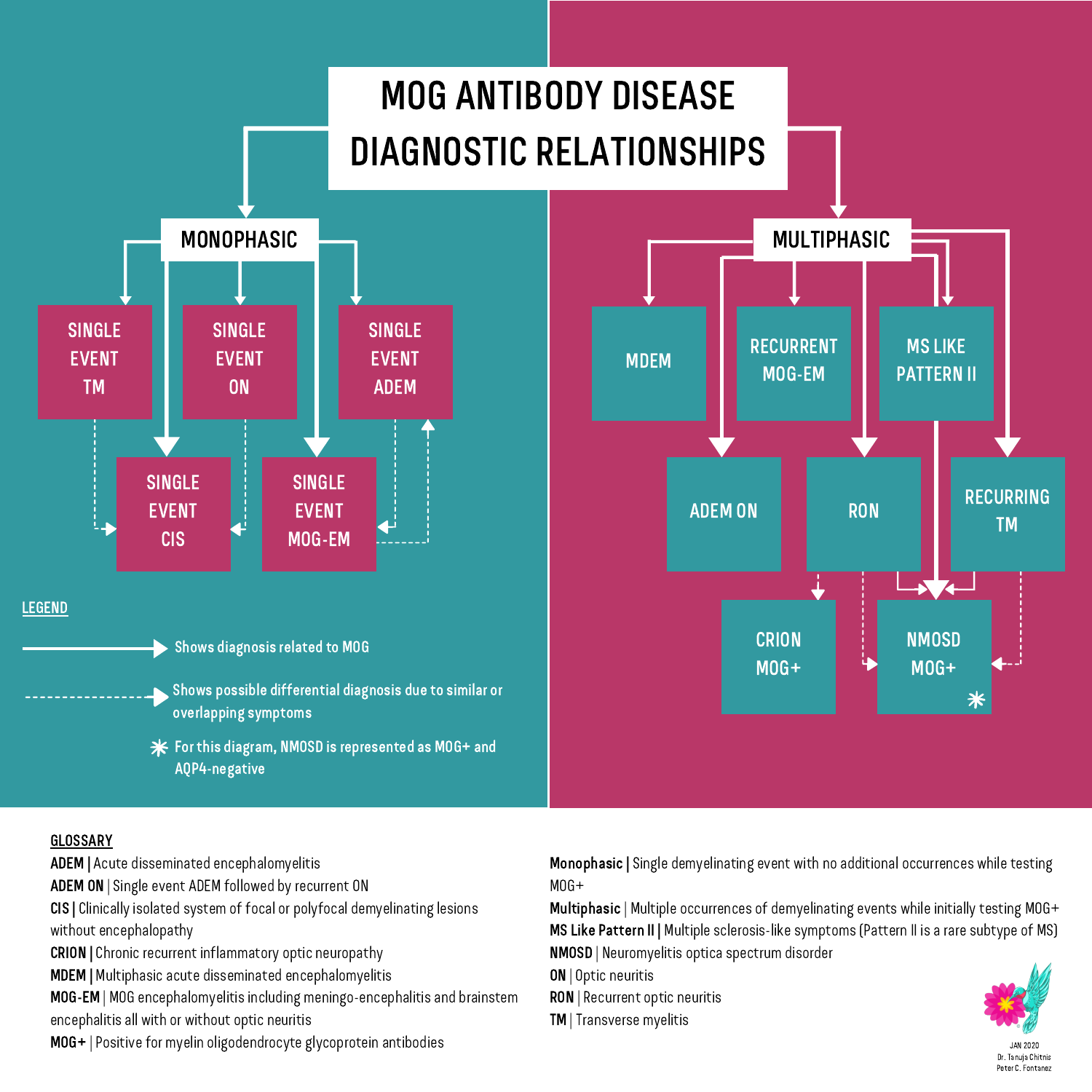# What if you have a SECOND ATTACK?

- A diagnosis given after a single attack may not be A diagnosis given after a sil<br>a patient's final diagnosis
- A second attack can change their diagnosis
- A MOG Antibody Disease Linked Diagnosis Progression Map best describes how a diagnosis can progress to a new diagnosis when a patient has more than one attack

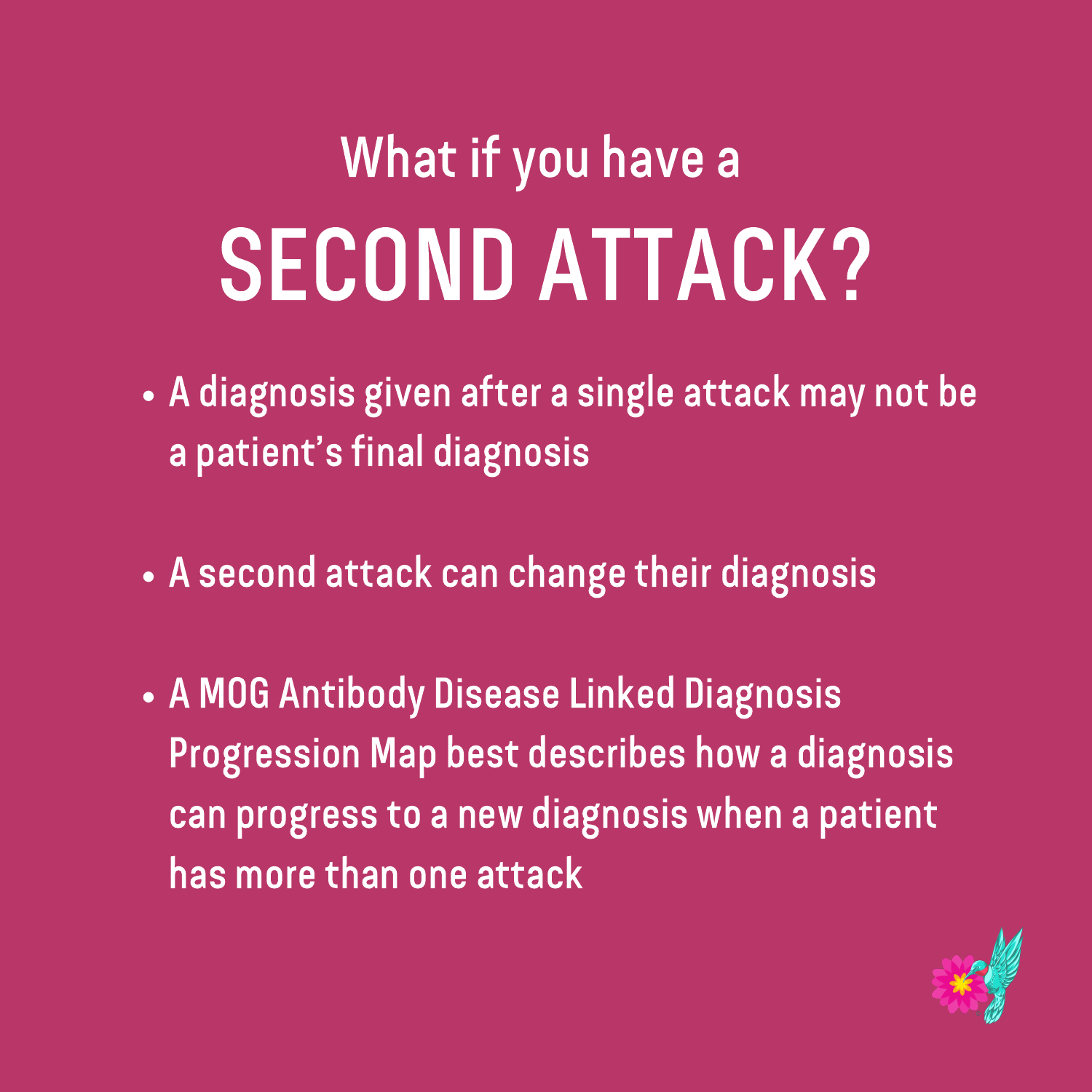### MOG ANTIBODY DISEASE LINKED DIAGNOSIS PROGRESSION: MONOPHASIC TO MULTIPHASIC



### **GLOSSARY**

ADEM | Acute disseminated encephalomyelitis

ADEM ON | Single event ADEM followed by recurrent ON

CIS | Clinically isolated system of focal or polyfocal demyelinating lesions without encephalopathy

CRION | Chronic recurrent inflammatory optic neuropathy

MDEM | Multiphasic acute disseminated encephalomyelitis

MOG-EM | MOG encephalomyelitis including meningo-encephalitis and brainstem encephalitis all with or without optic neuritis

MOG+ | Positive for myelin oligodendrocyte glycoprotein antibodies

Monophasic | Single demyelinating event with no additional occurrences while testing MOG+

Multiphasic | Multiple occurrences of demyelinating events while initially testing MOG+ MS Like Pattern II | Multiple sclerosis-like symptoms (Pattern II is a rare subtype of MS) NMOSD | Neuromyelitis optica spectrum disorder

ON | Optic neuritis

- RON | Recurrent optic neuritis
- TM | Transverse myelitis



Peter C. Fontanez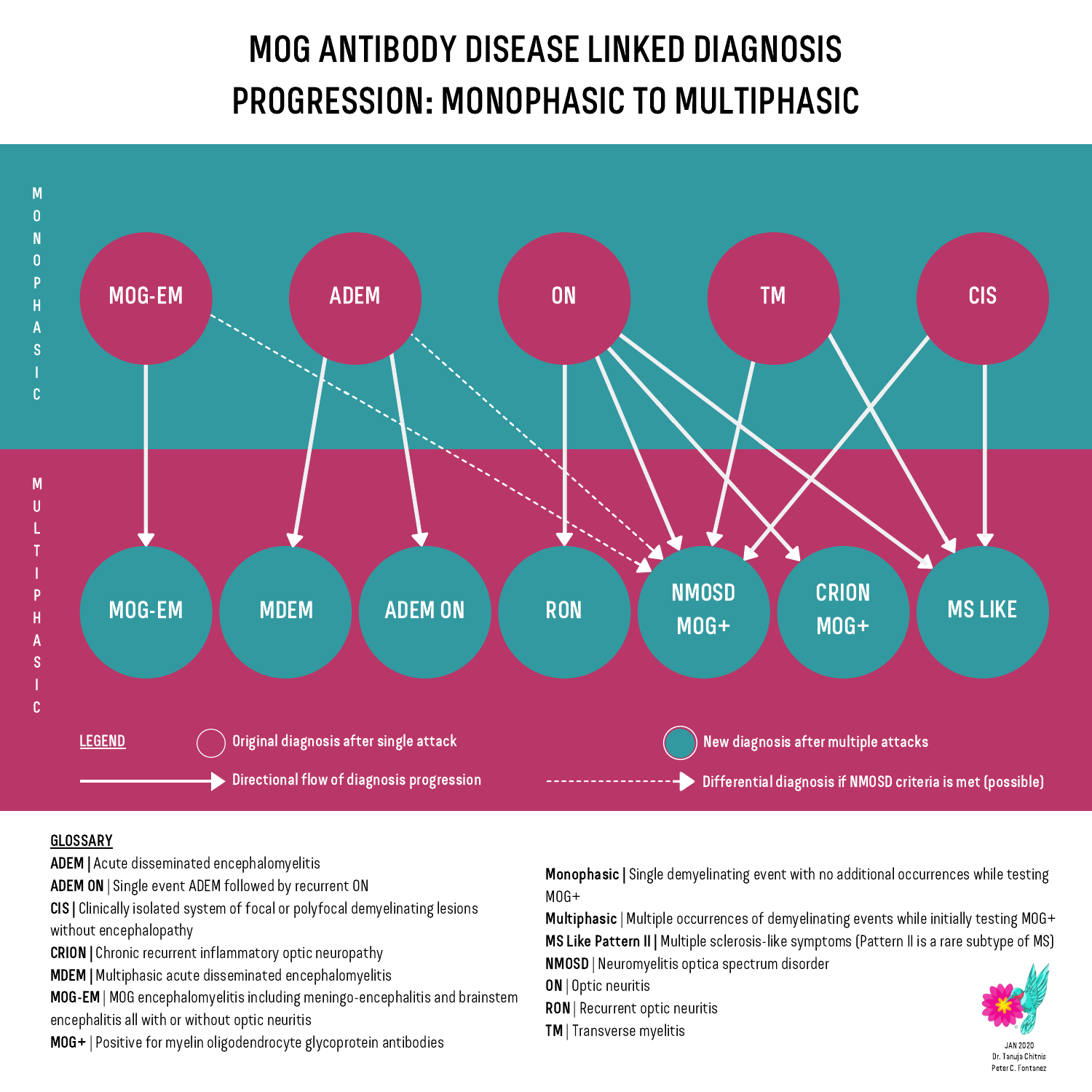

- The medical community is learning about this disease in real time
- It is up to us to advocate for ourselves and our loved ones to forge the definition of this disease so that diagnosis can be prompt and accurate
- If you have one of these neurological syndromes, ask your doctor whether you should be tested for the MOG Antibody

![](_page_6_Picture_4.jpeg)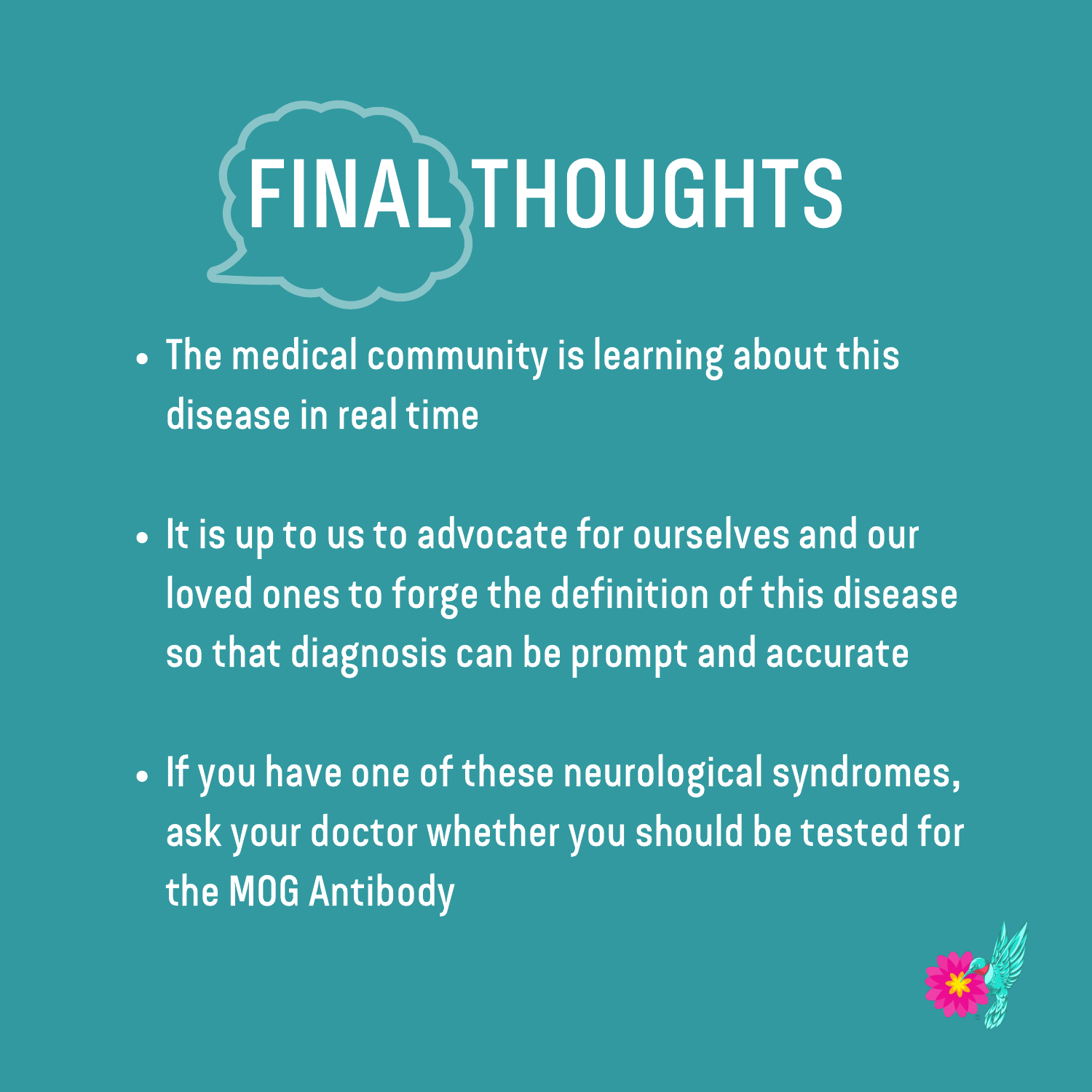- Hacohen, Y., & Banwell, B. (2019). Treatment Approaches for MOG-Ab-Associated Demyelination in Children. Current Treatment Options in Neurology, 21(1). doi: 10.1007/s11940-019-0541-x
- Zhong, X., Zhou, Y., Chang, Y., Wang, J., Shu, Y., Sun, X., ... Qiu, W. (2019). Seizure and Myelin Oligodendrocyte Glycoprotein Antibody-Associated Encephalomyelitis in a Retrospective Cohort of Chinese Patients. Frontiers in Neurology, 10. doi: 10.3389/fneur.2019.00415
- Zhong, X., Chang, Y., Tan, S., Wang, J., Sun, X., Wu, A., ... Qiu, W. (2019). Relapsing optic neuritis and meningoencephalitis in a child: case report of delayed diagnosis of MOG-IgG syndrome. BMC Neurology, 19(1). doi: 10.1186/s12883-019-1324-4
- Narayan, R. N., Wang, C., Sguigna, P., Husari, K., & Greenberg, B. (2019). Atypical Anti-MOG syndrome with aseptic meningoencephalitis and pseudotumor cerebri-like presentations. Multiple Sclerosis and Related Disorders, 27, 30–33. doi: 10.1016/j.msard.2018.10.003
- Hacohen, Y., Wong, Y. Y., Lechner, C., Jurynczyk, M., Wright, S., Konuskan, B., … Lim, M. (2018). Disease Course and Treatment Responses in Children With Relapsing Myelin Oligodendrocyte Glycoprotein Antibody–Associated Disease. JAMA Neurology, 75(4), 478. doi: 10.1001/jamaneurol.2017.4601
- Wynford-Thomas, R., Jacob, A., & Tomassini, V. (2018). Neurological update: MOG antibody disease. Journal of Neurology, 266(5), 1280–1286. doi: 10.1007/s00415-018-9122-2
- Chitnis, T. (2019). Pediatric Central Nervous System Demyelinating Diseases. Pediatric Central Nervous System Demyelinating Diseases, 793–814. doi: 10.1212/CON.0000000000000730
- Pauli, F. D., & Berger, T. (2018). Myelin Oligodendrocyte Glycoprotein Antibody-Associated Disorders: Toward a New Spectrum of Inflammatory Demyelinating CNS Disorders? Frontiers in Immunology, 9. doi: 10.3389/fimmu.2018.02753
- Jarius, S., Paul, F., Aktas, O., Asgari, N., Dale, R. C., Seze, J. D., … Wildemann, B. (2018). MOG encephalomyelitis: international recommendations on diagnosis and antibody testing. Journal of Neuroinflammation, 15(1). doi: 10.1186/s12974-018-1144-2
- Lee, H.-J., Kim, B., Waters, P., Woodhall, M., Irani, S., Ahn, S., … Kim, S.-M. (2018). Chronic relapsing inflammatory optic neuropathy (CRION): a manifestation of myelin oligodendrocyte glycoprotein antibodies. Journal of Neuroinflammation, 15(1). doi: 10.1186/s12974- 018-1335-x
- López-Chiriboga, A. S., Majed, M., Fryer, J., Dubey, D., Mckeon, A., Flanagan, E. P., … Pittock, S. J. (2018). Association of MOG-IgG Serostatus With Relapse After Acute Disseminated Encephalomyelitis and Proposed Diagnostic Criteria for MOG-IgG–Associated Disorders. JAMA Neurology, 75(11), 1355. doi: 10.1001/jamaneurol.2018.1814
- Jurynczyk, M., Messina, S., Woodhall, M. R., Raza, N., Everett, R., Roca-Fernandez, A., … Palace, J. (2017). Clinical presentation and prognosis in MOG-antibody disease: a UK study. Brain, 140(12), 3128–3138. doi: 10.1093/brain/awx276
- Peschl, P., Bradl, M., Höftberger, R., Berger, T., & Reindl, M. (2017). Myelin Oligodendrocyte Glycoprotein: Deciphering a Target in Inflammatory Demyelinating Diseases. Frontiers in Immunology, 8. doi: 10.3389/fimmu.2017.00529
- Hennes, E.-M., Baumann, M., Schanda, K., Anlar, B., Bajer-Kornek, B., Blaschek, A., … Rostásy, K. (2017). Prognostic relevance of MOG antibodies in children with an acquired demyelinating syndrome. Neurology, 89(9), 900–908. doi: 10.1212/wnl.0000000000004312
- Ramanathan, S., Mohammad, S., Tantsis, E., Nguyen, T. K., Merheb, V., Fung, V. S. C., … Dale, R. C. (2017). Clinical course, therapeutic responses and outcomes in relapsing MOG antibody-associated demyelination. Journal of Neurology, Neurosurgery & Psychiatry, 89(2), 127–137. doi: 10.1136/jnnp-2017-316880
- Krupp, L. B., Tardieu, M., Amato, M. P., Banwell, B., Chitnis, T., Dale, R. C., ... Wassmer, E. (2013). International Pediatric Multiple Sclerosis Study Group criteria for pediatric multiple sclerosis and immune-mediated central nervous system demyelinating disorders: revisions to the 2007 definitions. Multiple Sclerosis Journal, 19(10), 1261–1267. doi: 10.1177/1352458513484547
- Pittock, S., Mckeon, A., Mills, J. R., Flanagan, E., Klein, C., & Lachance, D. (2017). CNS DEMYELINATING DISEASES (AQP4 AND MOG). NEUROLOGY AT MAYO CLINIC.